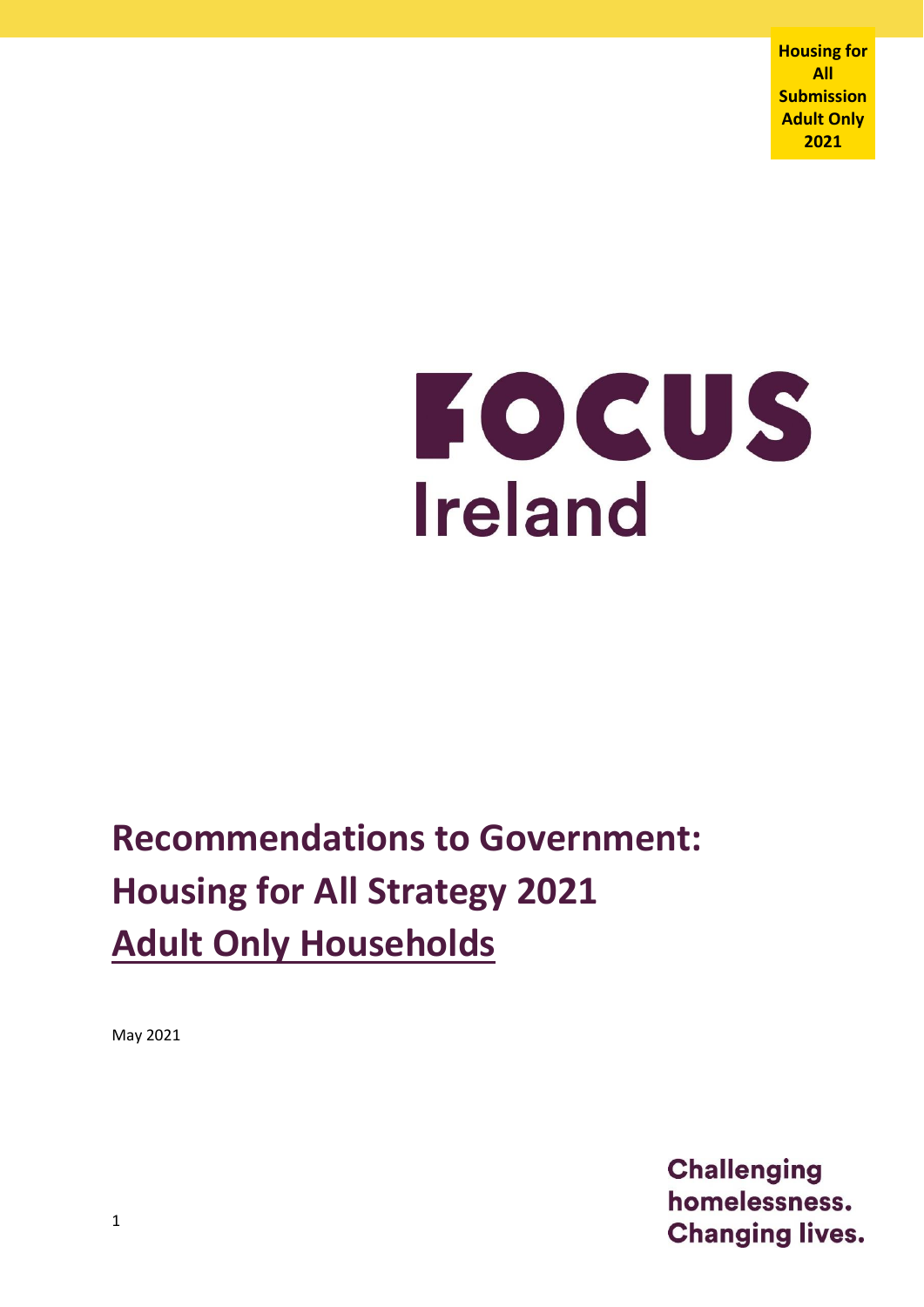# **Proposals on Adult-only homeless households**

### Introduction

People who are homeless without accompanying children are typically referred to, both in data and practice, as 'single homeless people'. However, this tends to obscure the fact that a significant, and apparently growing, number of such people regard themselves as being part of a 'couple'. The more accurate title for this group is 'adult-only households' and this term is generally used in this submission to refer to this wider group, while the term 'single' is used to refer to individuals<sup>1</sup>.

While the total number of people who are homeless started to decline over 12 months ago, and declined more rapidly during the pandemic, this decline has been exclusively in family homelessness and has masked the continued growth in homelessness among adult-only households. Most of this increase has taken place in Dublin and neighbouring counties, and the growth is primarily in male homelessness<sup>2</sup>. The level of homelessness in adult-only households in Dublin is now at a historically high level.

The most significant response to homelessness in adult-only households has been Housing First, as set out in the Housing First National Implementation Plan and subsequent roll-out of contracts across the country. The adoption of Housing First at this scale has been one of the most positive developments during Rebuilding Ireland in relation to homelessness and is one of the factors (along with substantial increases in shelter provision) for the decrease in rough sleeping over the last number of years. However, it is clear that the scale of our response remains insufficient to the scale of the problem: at the time of the launch of the National Implementation Plan in 2018, there were 214 Housing First tenancies in Dublin and 2,500 emergency homeless bed for single people. At the end of 2020, the number of Housing First tenancies had grown by almost 130 while the number of people in homeless shelter beds had grown by over 500 - to an unprecedented total of 3,000.

This problem will not be solved by giving existing policies more time, nor by marginally adjusting the targets on the existing programmes. A more fundamental shift in approach is needed.

As in all other aspects of homelessness, Focus Ireland argues that any set of policy measures needs to be organised around the objective of ending homelessness and a long-term approach to do so. The importance of such an organising principal and the approaches to arriving at a shared long-term plan to achieve it are set out elsewhere in this submission.

This section of the submission sets out some of the key elements which Focus Ireland believes should be included in that response.

Workstream 1: Prevention of homelessness.

Workstream 2: Ensuring rapid exits from homelessness to secure housing.

Workstream 3: Reducing the harm done by a period of homelessness.

Workstream 4: Housing Supply.

Workstream 5: Evidence and evaluation.

<sup>&</sup>lt;sup>1</sup> This is part of a wider debate on how homelessness is best measured, which is discussed under the 'Evidence and Evaluation' section below.

<sup>2</sup> Focus on Homelessness Vol: 4 'Adult-only Households' http://bit.ly/FoHAdultOnly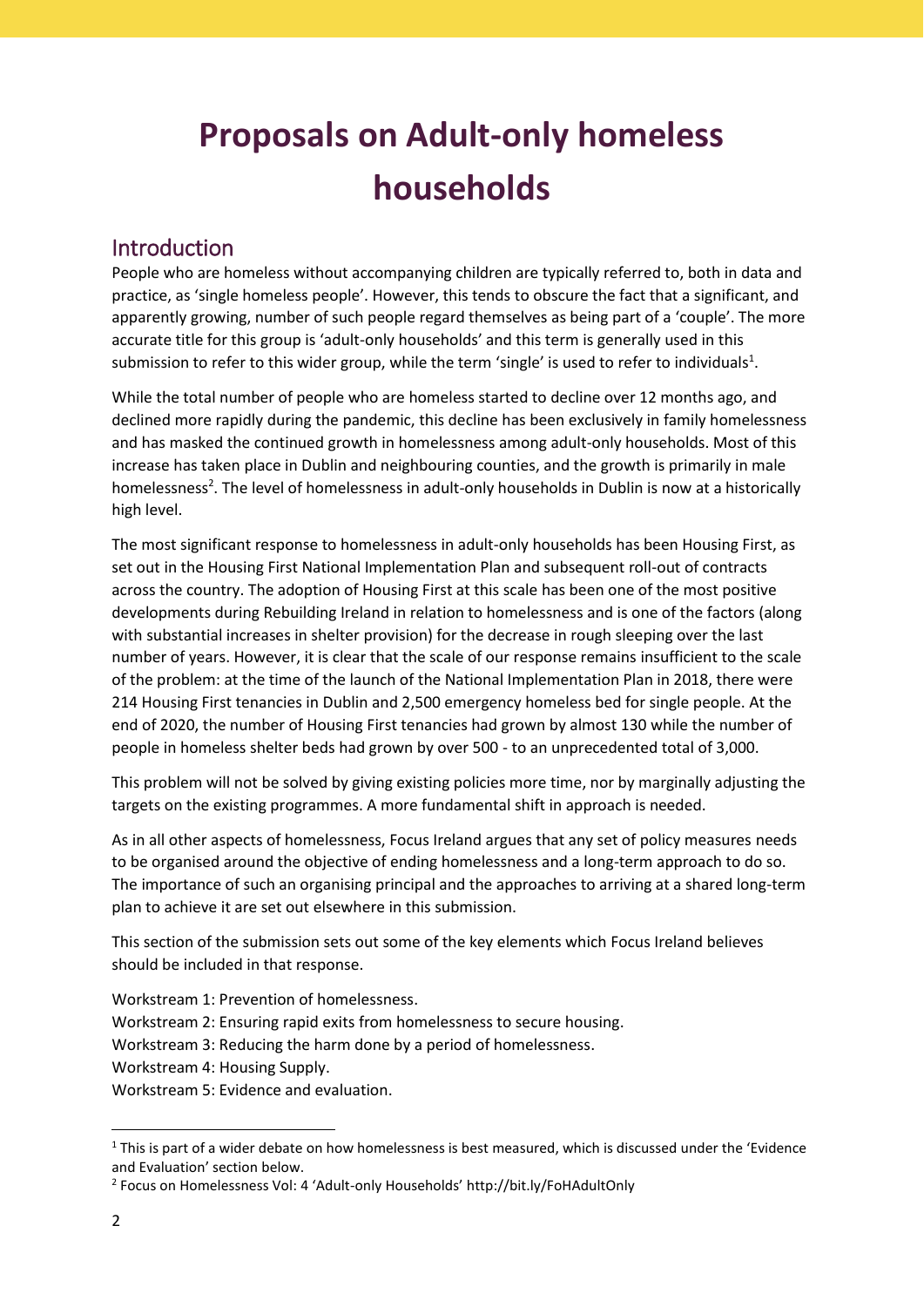## Workstream 1: Prevention of homelessness

While the trajectories through which families become homeless have been the subject of significant research, firstly by Focus Ireland<sup>3</sup> and subsequently by the DRHE<sup>4</sup>, there has been remarkably little exploration in Ireland into the factors leading to homelessness among single people and couples without children. This is despite the large number of single people who become homeless every day – for instance, with 4.5 single people becoming newly homeless in Dublin for every day of the pandemic<sup>5</sup> it is remarkable that we have virtually no reliable information on what events pushed them into homelessness.

The most immediate and compelling requirement for an effective strategy to prevent the continued flow into homelessness must be to better understand the current routes into homelessness so that we can then consider how they might be blocked.

How this gap can be filled is discussed in more detail under Workstream 5 below, but, in the absence of such reliable data, a few observations can be put forward on the basis of international evidence and front-line experience.

In the first place, the routes into homelessness for single people appear to be more complex and varied than for families. It would appear that, while eviction from a private rental tenancy is the main route into homelessness for families, it is less common for single people. Relationship breakdown, either where a former partner retains an existing tenancy or where there was no formal tenancy arrangement (sofa-surfing, doubling up etc) appears to be more prevalent. In addition, there are more frequent cases of homelessness arising from discharge from long-term institutions – prisons, psychiatric institutions or special care. Some evidence of these patterns can be ascertained from the continued rise in single persons homelessness during the pandemic, where, in contrast to the case of families, the pandemic-related eviction embargos did not reduce the inflow into homelessness<sup>6</sup>.

#### Advice and Information:

To date Government strategies on preventative Advice and Information have concentrated heavily on tenancy rights for people in private rented accommodation. This approach, with advice provided by Threshold and also by Focus Ireland, has had notable successes for families and for some single people, but, as noted above, is not relevant for a large proportion of single people facing homelessness as they had no tenancy (and no rights) to be defended.

For these individuals, the advice services, which use a case management model delivered by Focus Ireland in Dublin and on behalf of a number of local authorities across the country, are more relevant. These services which respond to the needs of people with complex needs are under

<sup>&</sup>lt;sup>3</sup> Long et al., 2019. Family Homelessness in Dublin: Causes, Housing Histories, and Finding a Home. http://bit.ly/Trajectories2019

<sup>4</sup> Gambi and Sheridan, 2020. Family Homelessness in Ireland: The Importance of Research Design in Evidence-Based Policymaking. European Journal of Homelessness Vo. 14 https://bit.ly/2R1fipd

<sup>5</sup> Dublin City Council (2021) Report to the Housing SPC 'Report/Update on Covid-19 and Homelessness-December 2020.'

<sup>6</sup> 'Single adult homelessness continues to rise despite pandemic decreases' (2020) Focus Ireland Blog https://bit.ly/3ssLPFV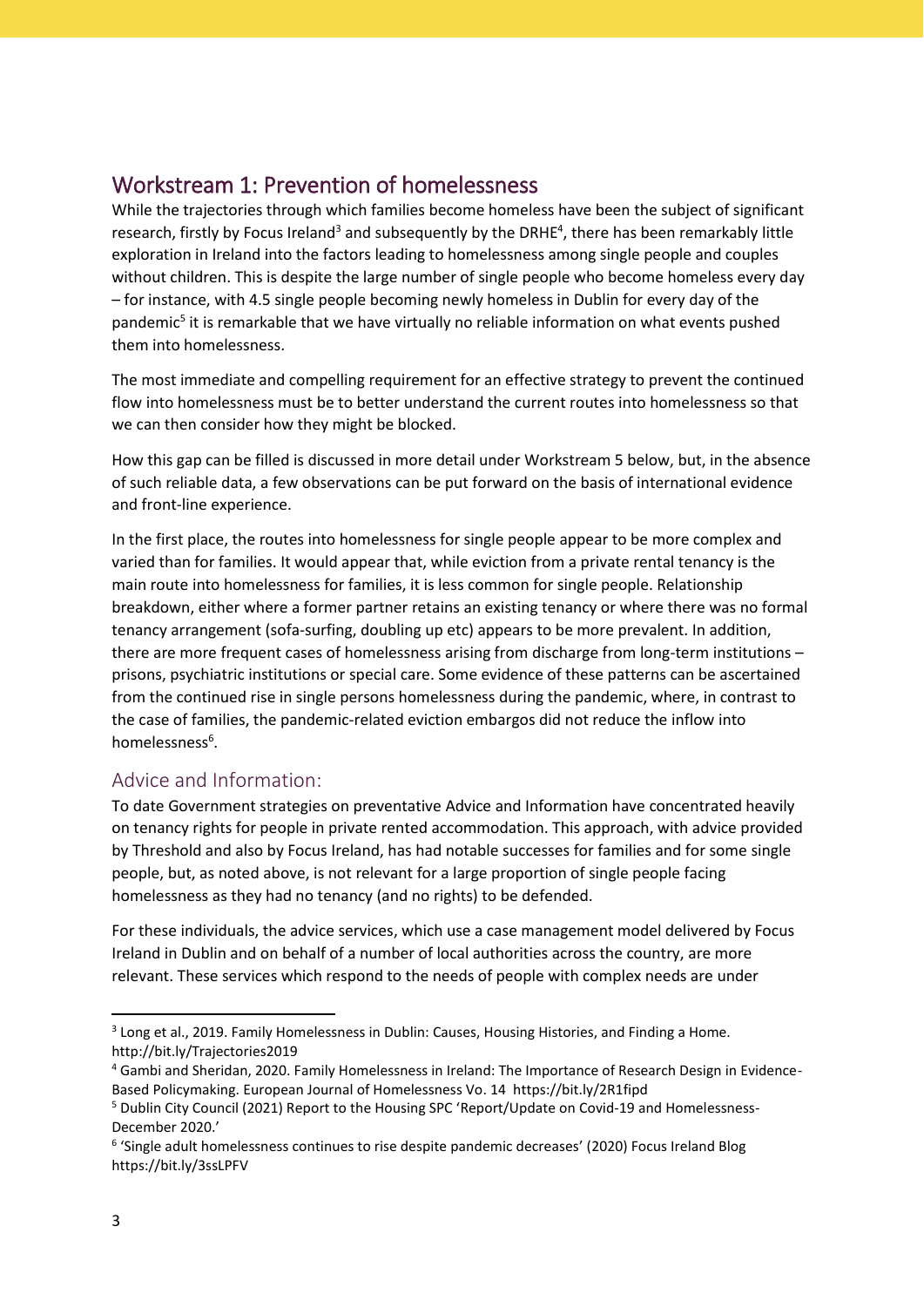resourced and there is need for greater awareness among target groups. As well as maintaining the 'tenancy rights based' services, there is a need to develop a well-resourced case-management strand to homeless prevention advice for non-tenants at risk of homelessness. This should be a key part of the Housing for All strategy.

#### Systems Prevention.

International experts on homelessness prevention<sup>7</sup> highlight the importance of what they call 'systems prevention', which is defined as 'addressing institutional and systems failures that either indirectly or directly contribute to the risk of homelessness. In some cases, policies and procedures are designed in ways that undermine the ability of individuals to get access to needed supports that would stabilize their housing. In other cases, the lack of planning and supports for individuals transitioning from public systems (e.g., hospital, corrections, child protection) can produce a higher risk of homelessness.' While predating this typology, the National Homelessness Prevention Strategy<sup>8</sup> (2002) deals in detail with a number of these issues in an Irish context and a number of the key issues it seeks to resolve (e.g. whether the Prison service should maintain a small housing stock for releases prisoners) remain relevant today<sup>9</sup>. There is good reason to believe that these systemic routes into homelessness and the 'institutional circuit'<sup>10</sup> that they create are a very significant contribution to single person's homelessness in Ireland.

While the inter-institutional and inter-agency responses to these challenges are difficult to align, they differ from other causes of homelessness in that a very significant part of the solution lies directly in the hands of the state, if it is able to mobilise the engagement of the relevant stakeholders. This highlights the central importance of an 'all-Government approach' and the need to attain the level of cross-departmental engagement which was previously achieved at the start of the century, but was lost due to the overwhelming demands of the Global Economic Crisis.

While the approaches set out in the 2002 document may not be the precise choices that would be adopted today, the challenges that it sets out in each of the institutional domains remain relevant. 'Housing for All' should revisit the key recommendations in the 2002 document and set out the contemporary solutions to the challenges it identifies. The process of engaging the relevant state agencies and Department may take longer than the timeline for drafting 'Housing for All', so that it might be more productive to set out a time-limited process to achieve this within 12 months of the publication of the overall strategy.

# Multi-disciplinary practice (or Housing First approaches) as a prevention

#### measure

In the Irish context, Housing First has largely been adopted as a programme to support people whose complex support needs are evidenced by the long period during which they have been homeless. In a number of jurisdictions, Housing First (or housing first methodologies without the label) have been applied as measures to prevent people who have support needs that are likely to result in them becoming chronically homeless from having to go down that path. This approach is

1

<sup>7</sup> Dej and Gaetz (2017). A New Direction: A Framework for Homelessness Prevention https://bit.ly/3uqxN81 8 National Homelessness Prevention Strategy (2002) https://bit.ly/3tX72si

<sup>9</sup> Maher and Allen (2014) What is Preventing us from Preventing Homelessness? A Review of the Irish National Preventative Strategy, European Journal of Homelessness<https://bit.ly/3vnJJbb>

<sup>&</sup>lt;sup>10</sup> Daly, Craig and O'Sullivan. (2018) The Institutional Circuit: Single Homelessness in Ireland, European Journal of Homelessness 12(2) pp.79-94.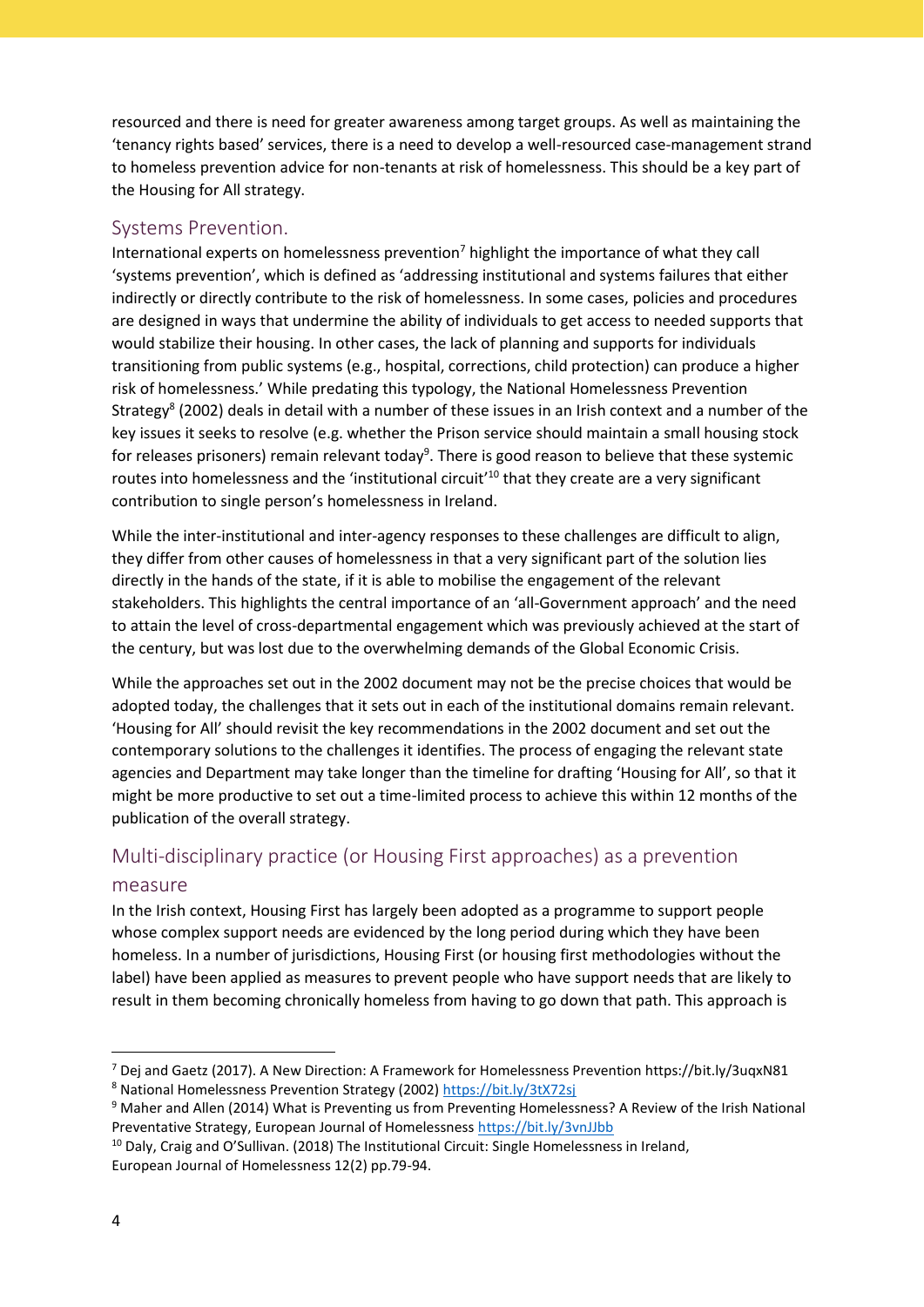referred to in the Housing First National Implementation Plan in relation to prisons and psychiatric institutions, but to date has not been developed in a systematic way.

There is considerable experience of trying to prevent homelessness among prisoners on discharge. While there have been significant developments in the prison system since, an evaluation of such systems by Focus Ireland, with the support of the Irish Prison Service, continues to have some relevance<sup>11</sup>. More recently, the positive experience of the Outlook programme for female prisoners, provided to the Irish Prison Service in partnership with the Probation Service, demonstrates a number of important service and practice innovations.<sup>12</sup> While there are well understood limitations to the self-reported data, the number of prison committals where the prisoner declared themselves to be homeless (or of no fixed abode) has increased significantly in recent years, from 265 committals in 2014 (231 males and 34 females) to 505 in 2019 (444 males and 61 females).<sup>13</sup> This indicates the increased importance of this route into homelessness – and the need to address it.

Similarly, there is now a significant body of work in relation to discharge of people with no fixed abode from psychiatric institutions, but this has not been brought together in a coherent national plan. The problem is significant. For instance, HSE Mental Health Services in Dublin North City and County (DNCC) conducted housing audits over the 18 months up to May 2020 showed a large number of DNCC service users (n=385) had a housing need which included people who are homeless (n=145), people living in the family home where it was no longer appropriate (n=112) (24 of these with elderly parents) or are living in inappropriate private rented accommodation (n=39). Similarly, across the country, audits have consistently displayed that discharge is frequently delayed due to lack of appropriate accommodation, which includes independent accommodation or a six-month secure homeless bed. Funding by Genio in this area has been shown to be effective in a range of innovations, but the funding approach has been to see these issues as short-term issues relating to a cohort of people who can be helped by a time-limited intervention rather than seeing this as an ongoing issue directing a constant stream of vulnerable people into homelessness.

A Focus Ireland collaboration with Tipperary County Council and the HSE Mid-West Community Healthcare was last year presented with an award for innovation, and provides a strong model for effective interagency collaboration to tackle this issue.<sup>14</sup> If 'Housing For All' is able to pull together the extensive good practice experience in this area together into a coherent and sustained strategic approach, it would result in a lasting and significant decrease in the level of homelessness.

#### Tenancy Sustainment and ensuing no return to homelessness.

Supporting people who have exited homelessness from returning to homelessness is a critical element of a prevention strategy. Existing programmes such as SLI and TSS are important in this and must be continued. Equally, further investigation of the problems encountered by the 10-20% who are unable to sustain a tenancy under Housing First is needed. There are a number of different models being developed in Canada and elsewhere to explore supported housing models which work for this group and these should be piloted in the Irish context.

<sup>13</sup> Focus on Homelessness Vol: 4 'Adult-only Households' p.14<http://bit.ly/FoHAdultOnly>

<sup>14</sup> Dowling (2020). An Evaluation of the North Tipperary Intensive Tenancy Sustainment Service <https://bit.ly/3xDLX8g>

1

<sup>&</sup>lt;sup>11</sup> Sarma (2014) Evaluation of the Cork Prison In-Reach Pilot Project<https://bit.ly/2R9vY12>

 $12$  A review of the first year of this project has been prepared by Focus Ireland and the Irish Prison Service and is awaiting a publication date.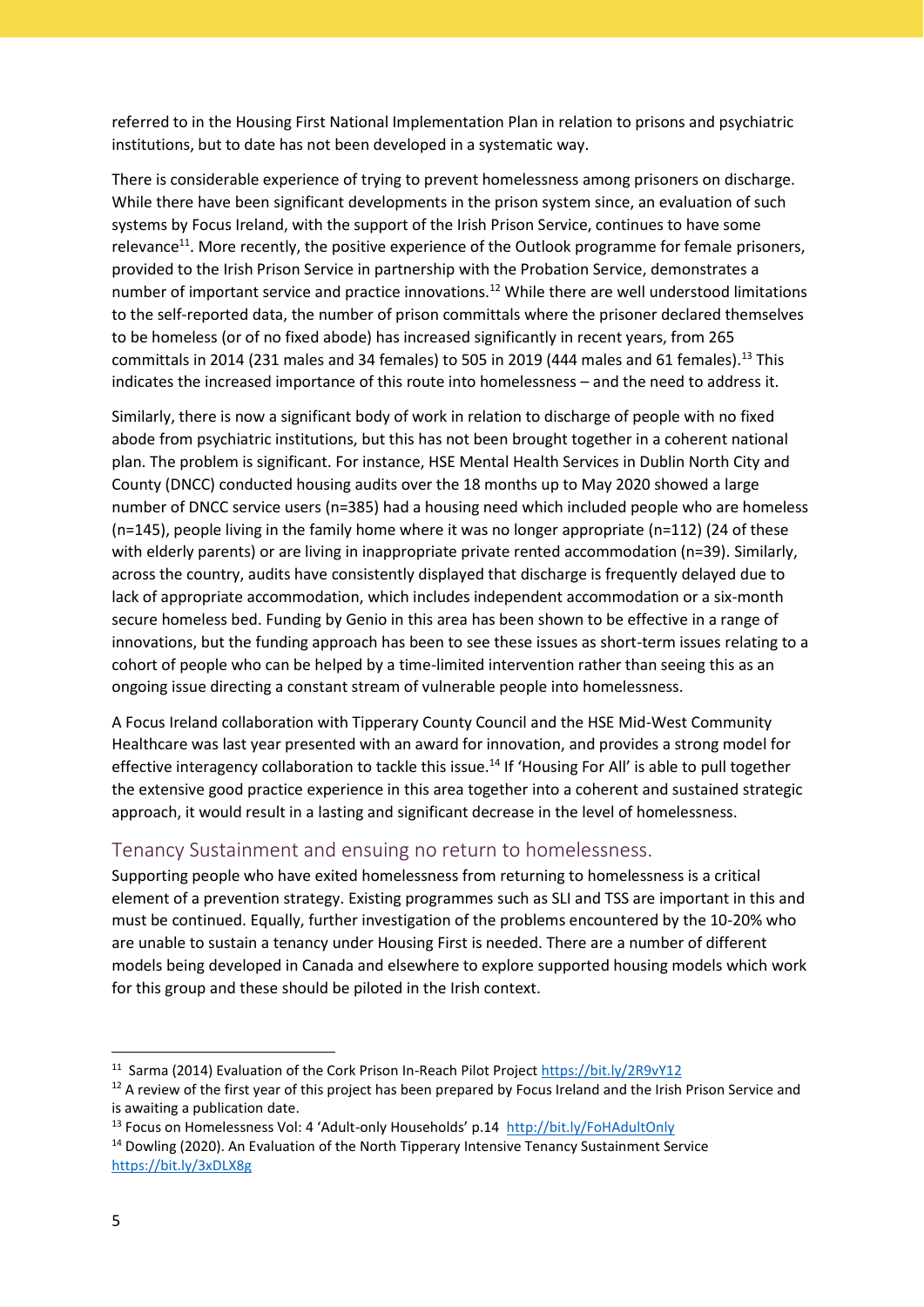Focus Ireland has been providing long-term tenancies for people moving out of homelessness for over 30 years. The model provides housing units where case managers are either available on-site (Supported housing) or as floating support (Off-site housing) to provide tenancy support as required to sustain independent living. These models of housing have a very high success rate for people with intense or intermittent support needs, and have been evaluated on a number of occasions<sup>15</sup>.

With the passing of time, the average age of the tenants in these homes is getting higher and there are now a number of older residents who experienced homelessness many years ago. As is well documented, people with an experience of chronic homelessness can experience the effects of ageing at an earlier chronological age than the mainstream population. Many of these tenants now have growing support needs which are outside the normal 'tenancy sustainment' support provided by Focus Ireland, however because they are living in a form of supported housing they often find it difficult to access the HSE care packages which would normally be available.

We understand that this issue of a cohort of ageing tenants with deepening support needs is experienced by a number of similar AHBs. It is important that the new strategy notes this emerging issue and puts in place a process to plan appropriate policies and funding supports in good time.

#### Workstream 2: Exits from homelessness.

One of the least remarked upon 'record-breaking' features of recent responses to homelessness has been the unprecedented number of households who are exiting homelessness to long-term tenancies, accounting for over 1,000 individuals without accompanying children in Dublin in 2020. This is almost double the exit rate for 2019 (575) and nearly triple the 2018 outcome (395).

The supports to assist people out of homelessness appear to be extraordinarily effective and one reasonable conclusion would be that if we could just slow down the rate at which people are becoming homeless, we would soon see very rapid declines in the level of homelessness. There is considerable merit in this approach, which reinforces the argument that a dominant feature of the homeless chapters of 'Housing for All' must be a shift to prevention.

Nevertheless, there are a number of ways in which interventions to support exits can be improved.

First, it might well be that the success in supporting exits from homelessness is, to a significant extent, a consequence of our failure at prevention. Research into pathways through homelessness indicate that a large proportion of people who become homeless use homeless services for only a few nights and do not contact homeless services again. Given the shortage of housing supply in Ireland at present, a large number of households is likely to be becoming homeless primarily for economic reasons, increasing the proportion of homeless households that are able to exit homelessness quickly with little case management support - though Homeless HAP is likely to be a significant assistance for this group. The risk in this situation is that people with more complex needs, who cannot get out of homelessness quickly, are likely to become trapped in homelessness for longer – with all the deleterious effects that this is known to have. This analysis is supported by the fact that, along with the phenomenal increase in exits from homelessness, the proportion of homeless households which have been homeless for over 6 months is increasing. In short, people with more complex support needs are falling into long-term homelessness in larger numbers, and

<sup>15</sup> Bevan, Jones and Pleace (2015) 'Service Evaluation of Focus Ireland Long-Term Supported Housing: Review of Congregate and Clustered Housing' <https://bit.ly/3xNAu6n>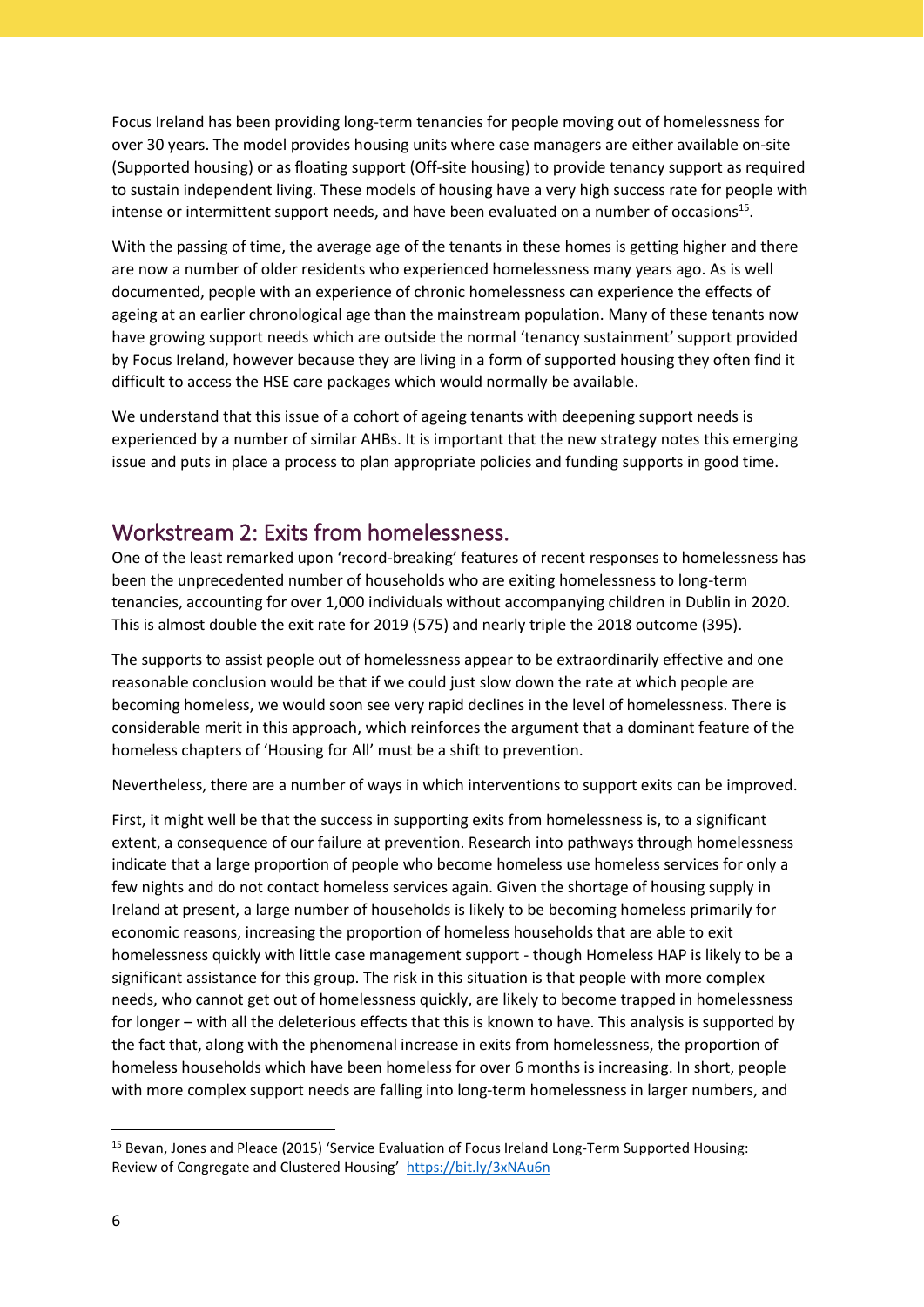we need to ensure that measures to support exits from homelessness are more effectively targeted on those who need them most.

#### Expansion and deepening of Housing First.

Focus Ireland welcomes the commitment in the Programme for Government to further expand the Housing First programme. This extension of the programme should consist not only in an increased target for participants but must draw on the now extensive experience across the country on the barriers and opportunities to successful tenancies.

In a number of local authority areas, the Housing First programme has been made possible due to part funding from the Service Reform Fund. This funding is by definition time-limited creating a degree of uncertainty about the future of a supports which are intended to be provided for as long as they are needed. To further develop and expand the programme, clear and reliable long-term mainstream budgets need to be put in place for all aspects of the programme.

In the first phase of roll out of Housing First, the target group prioritised people who were sleeping rough and were long-term residents in emergency accommodation. A similar target was established in the National Implementation Plan including locally determined assessments of risk, complex support need and patterns of engagement with health and homeless services. In many areas there remain many individuals who fall into these categories so that there is scope for increased targets within the same target group.

However, there is also scope to explore access to Housing First supports for other people with complex support needs who do not necessarily fall into these criteria. As noted above, Housing First can be used as a measure to prevent long-term homelessness as well as a route out for those who are already homeless for long periods. Such group could include: released prisoners with complex support needs and no home to return to, psychiatric patients with on-going complex support needs and no home to return to, families with high and complex support needs, young adults with high support needs. The European Housing First Hub has drawn attention to the capacity of EU programmes to support de-institutionalisation to fund elements of such programmes.

While the high intensity of support available to Housing First participants is not needed by a large proportion of the people who are experiencing homeless, many other practices and principles of Housing First would have very positive impacts if extended across the entire housing and homelessness system. The achievements of Finland in bringing about significant and lasting reductions in all forms of homelessness can be understood as arising from a decision to implement Housing First not as 'one-programme-amongst-many' but as a systemic approach underpinning all aspects of its housing and homeless system as it relates to vulnerable groups.

Such is transition is not easily achieved, but within an overarching goal of 'ending homelessness' over a sustained period, such a transition could valuably be signalled in 'Housing for All'.

#### Local connection

Focus Ireland supports the recent submission by the Dublin Homelessness Network to the Department of Housing, Local Government and Heritage in relation to the 'Local Connection' rule and its application by local authorities, and believes that 'Housing for All' is an appropriate place to set out a road map for reform in this area.

In the first place, Focus Ireland, in common with most independent legal opinion, believes the local connection provisions should be read in relation to access to social housing list and that local authorities are wrong to use this rule in relation to access to emergency accommodation.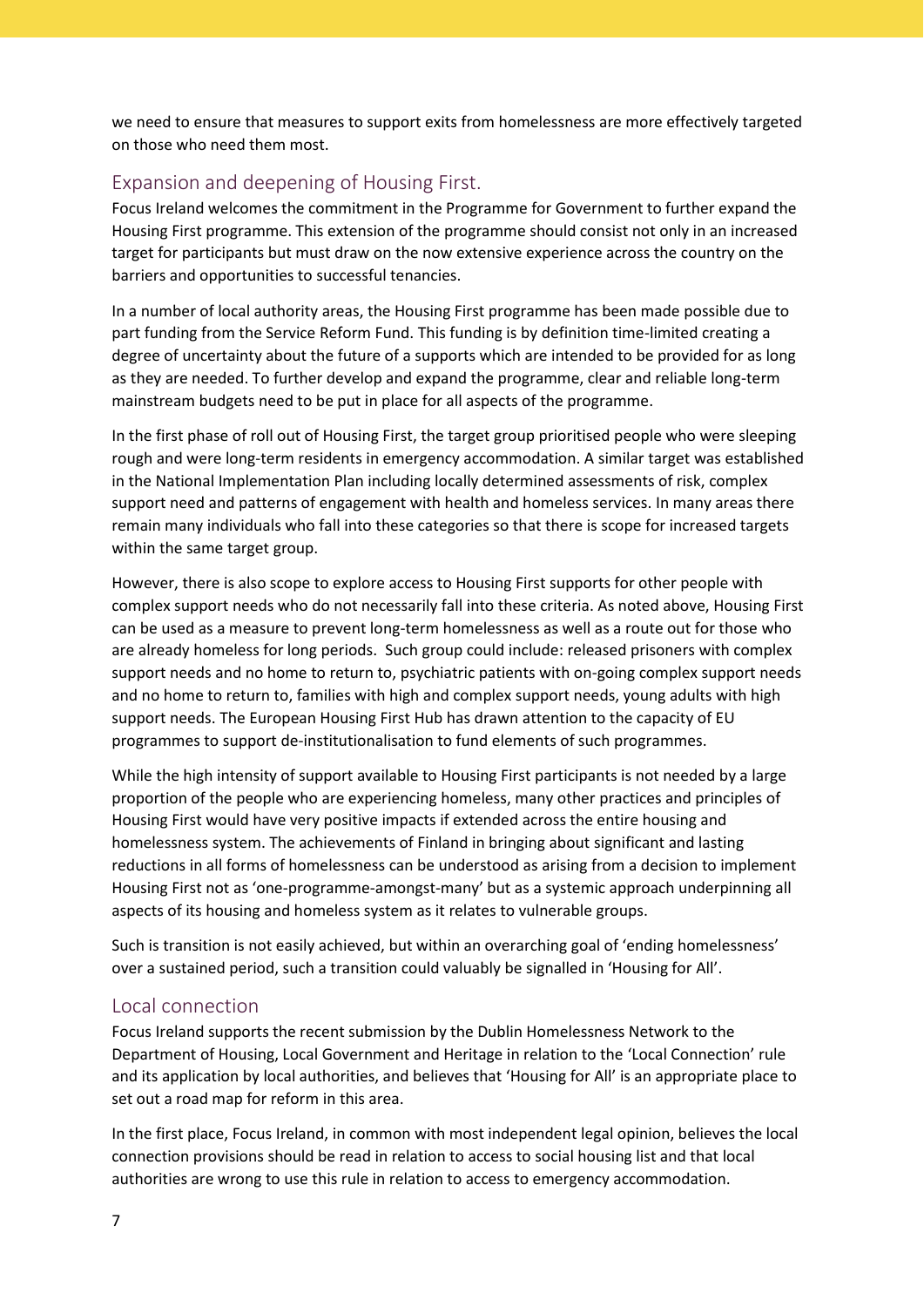Nevertheless, the persistence of this disagreement and the enormous harm it has done over many years, suggest that a review of the legislation to establish clearer personal rights and local authority obligations is long overdue. The 'local connection' rule is essentially a mechanism to apportion responsibility and cost within the local government system and should be abolished and replaced by a requirement to respond to requests for homeless assistance in *the best interests* of the homeless individual.

## Workstream 3: Reducing the harm done by a period of homelessness.

#### Quality of emergency accommodation

It has already been noted that Ireland now has a highest ever number of homeless shelter beds for single people, with over 3,000 beds in Dublin alone. Much of the debate on this has concentrated on the standards and quality of accommodation and whether it is provided by private for-profit operators (PEA) or by voluntary not-for-profit organisations.

Focus Ireland supports all measures which will improve the quality of emergency accommodation and which provide privacy and autonomy for people who are homeless. We also support a shift away from a system which sees homelessness as an opportunity for private profit.

#### Active and Passive Supports

Another way of looking at the provision of emergency homeless accommodation is to divide it between interventions which are 'passive' and those which can be seen as 'active'. This draws on the analytical framework adopted in labour market measures which was so instrumental in tackling longterm unemployment in the 1990s. 'Passive' interventions are those which respond to the immediate human needs of the person: in the case of unemployment this is the weekly welfare income and in the case of homelessness it would refer to the provision of night shelter and services such as food. 'Active' measure against unemployment included supports such as training, job search skills, capacity building; in the case of homelessness such supports would include case management based on an exit plan, accommodation finding and tenancy support.

From this perspective, the growth in PEA (which typically is an accommodation only service) at the expense of voluntary homeless agencies can be seen not as an ideological question but as a shift of resources away from 'active' measures and toward 'passive' measures. As a consequence, a large proportion of single homeless people do not have an active case manager and have no exit plan from homelessness<sup>16</sup>.

#### Couples

There is considerable evidence that an increased number of homeless people which to be treated as couples yet homeless residential accommodation is overwhelmingly designed for single individuals. A transition to a lower level of better quality homeless accommodation must include appropriate provision to provide emergency accommodation to couple, so respecting their right to mutual support in traumatic circumstance

#### Dual diagnosis

The barriers faced by people who have both a mental health problem and a drug addiction have been recognised by the homeless system for several decades, yet persist. 'Housing for All' should

<sup>&</sup>lt;sup>16</sup> For more discussion of this see Allen (2020) 'Review of 7 years of spending on homelessness shows it's time to change' <https://bit.ly/396Exyv>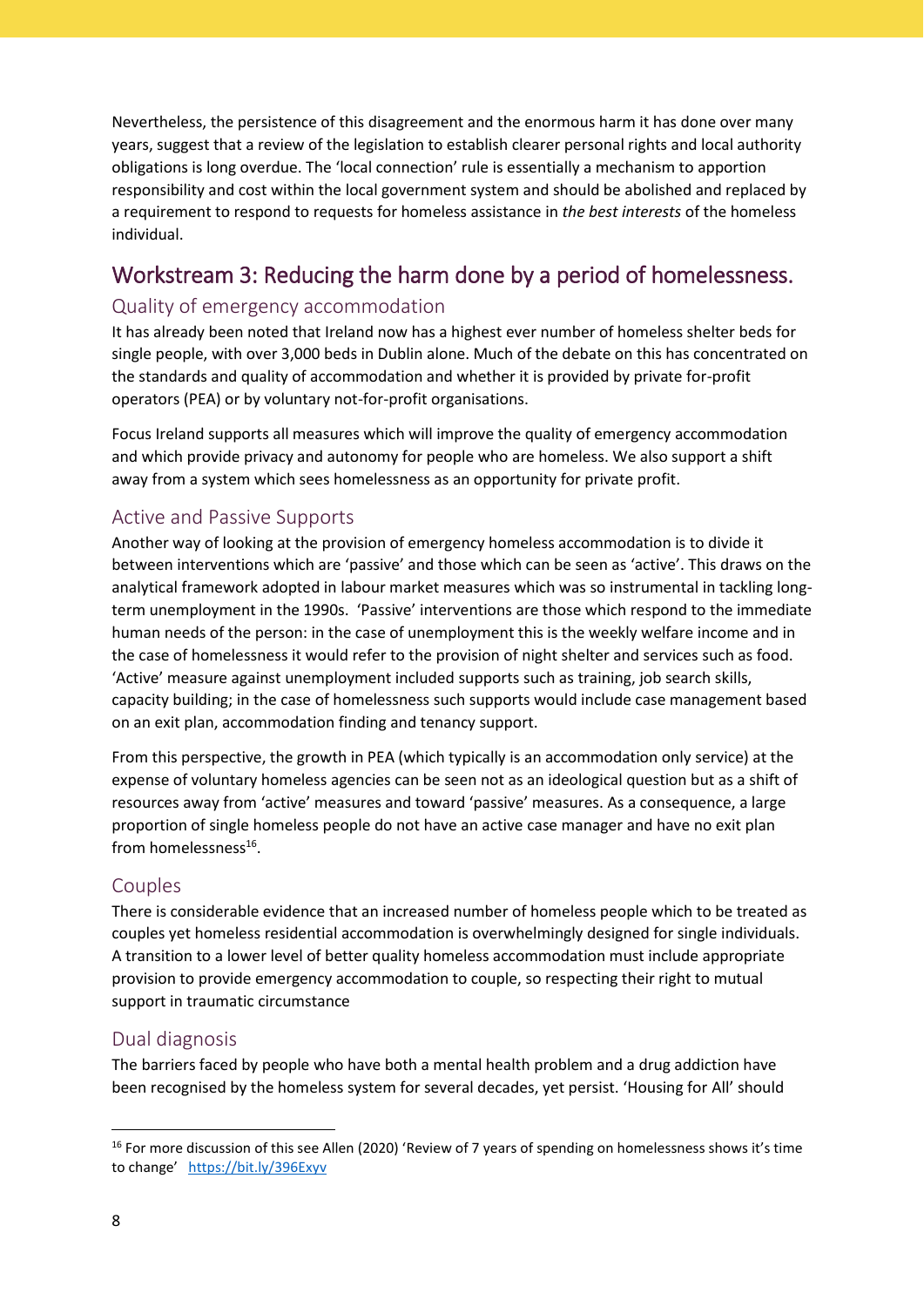address these issues and establish process to ensure that dedicated services capable of responding to people with 'dual diagnosis' are available for all who need them.

#### Rough-sleeping

The programme for ending homelessness should set an early target for ending the 'need to sleep rough', along with arriving at a shared understanding of what this requires. It is clear from the last ten years, that simply providing more and more emergency accommodation will not achieve this goal.

#### Treatment of non-Irish nationals

Our immigration system is complex and the process can involve significant delay. While a non-Irish national waits for their application to be processed or while awaiting an appeal, they can fall into a situation of destitution very quickly. In such a scenario, they will struggle to access emergency accommodation as a result of current rules and the application of Circular 41/2012, even in situations where their residency status will ultimately be confirmed. Language and literacy issues are a known barrier which should be urgently addressed as part of the 'Housing for All' strategy.

Non-Irish households fall into a gap which occurs between our immigration framework and our housing and homelessness policy. This gap – in knowledge, expertise, and communication – becomes an inability to access accommodation, leading to preventable homelessness.

As part of the Irish Homeless Policy Group, Focus Ireland completed a project entitled "Ensuring a [Home for All](https://focusireland-old.gdlindev.net/wp-content/uploads/2021/02/Ensuring-a-Home-for-All-Report-FINAL.pdf)" on discrimination experienced by migrant households when accessing homeless services and housing in Ireland. We would strongly encourage that a review of these findings and how the Public Sector Duty might be better used to tackle the discrimination faced by non-Irish households when accessing homeless and housing supports.

# Workstream 4: Housing Supply

#### The supply of and short-term flexibility around 1-beds

For most of the people moving out of homelessness into Housing First tenancies, 1-bedroom accommodation is the appropriate housing allocation. However, there is very limited supply of 1 bedroom units right across the country, and in some areas, there are no such units available at all. Rebuilding Ireland targets were expressed entirely in terms of 'number of units' without consideration of the size of units required to meet demand. 'Housing For All' must set targets for delivery of 1-bed unit and respond to real challenges face by developers in increasing the supply of such units (including issues related to planning, the profit margins related to 1 and 2 bed units, etc). The targets for delivery of 1-bed units must take account of the existing demand for 1-bed units on general housing need housing waiting lists and the increased number of 1-person households in the general population.

As the number of 1-bed units increase, 'Housing for All' must set out clear planning guidelines to ensure that 1-bed units are integrated among other sized dwellings, and not concentrated into blocks or onto floors (usually upper floors) of mixed block.

Members of the Housing First Platform, through their housing bodies, are fully committed to building and acquiring the maximum number of 1-bed units to expand Housing First. However, while the supply of 1-bedroom units remains constrained, or non-existent, in some towns and localities, Local Authorities should be allowed to use their discretion, based on local knowledge of the housing market, to allow 2-bedroom units to be acquired for Housing First tenant in a limited number of cases.